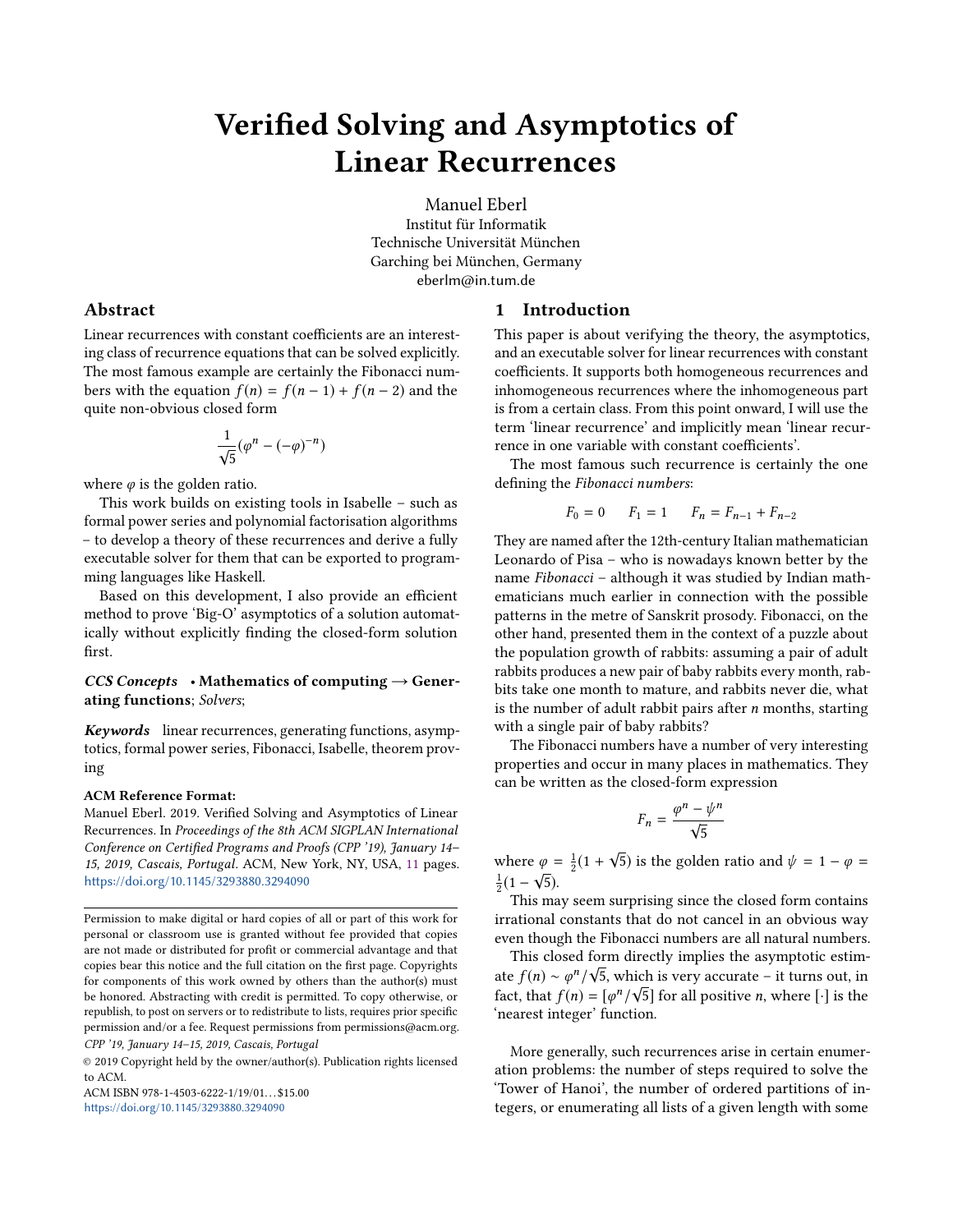additional restrictions (e. g. forbidden patterns). They also arise in the average-time analysis of recursive algorithms [\[6\]](#page-9-0), in the analysis of imperative programs with loops [\[12,](#page-10-1) [17\]](#page-10-2), and in the analysis of probabilistic algorithms like random walks[\[11\]](#page-9-1).

It is therefore of great interest that these recurrences can be solved automatically. The key is the so-called characteristic polynomial, which can be read off directly from the recurrence equation. The roots of this polynomial determine the general shape of the solution, whereas the precise coefficients depend on the initial values. For example, the characteristic polynomial of the Fibonacci recurrence  $F_n = F_{n-1} + F_{n-2}$ is  $x^2 - x - 1$ , whose roots are  $\varphi$  and  $\psi$ , so that the solution<br>must have the general form  $c_1 \varphi^n + c_2 \psi^n$  independently of must have the general form  $c_1\varphi^n + c_2\psi^n$  independently of<br>the initial values. The initial values do, however determine the initial values. The initial values do, however, determine the values of  $c_1$  and  $c_2$ .

Developing the theory behind this in Isabelle/HOL can be done in the most nice and abstract way using formal power series (FPSs); in particular, using the well-known correspondence between linear recurrences with constant coefficients and rational FPSs, i. e. power series that are of the form  $p/q$ for complex polynomials  $p, q$  with  $q \neq 0$ .

In the end, I will use some existing Isabelle tools to derive a fully automatic solver for linear recurrences with constant coefficients. Furthermore, I provide a more efficient tool to certify 'Big-O' asymptotic bounds for the solution of such a recurrence. To my knowledge, this is the first general treatment of linear recurrences in a proof assistant. The development is available as an entry in the Archive of Formal Proofs [\[4\]](#page-9-2). At the time of writing, a part of it is only available in the development version of the Archive (<https://devel.isa-afp.org>).

#### 2 Mathematical Basics

#### 2.1 Formal Power Series

A key ingredient in the textbook approach to solving linear recurrences are formal power series (FPSs) in the form of ordinary generating functions. These are purely formal objects; their purpose is nothing but to have a nice algebraic object that represents a sequence.

Formally, the commutative (semi-)ring of FPSs over a commutative (semi-)ring  $R$  with formal parameter  $X$  is written as  $R[[X]]$ , and its elements are written e.g. as

$$
A(X) = \sum_{n=0}^{\infty} a_n X^n,
$$

where  $a_n$  is the sequence of coefficients. Let us denote  $a_n$ – the *n*-th coefficient of the power series  $A$  – with  $[X^N]A$ ,<br>and call  $a_2 = [X^0]A$  the constant coefficient. In analogy to and call  $a_0 = [X^0] A$  the *constant coefficient*. In analogy to

polynomials, the basic operations are defined as:

$$
0 = \sum_{n=0}^{\infty} 0 \cdot X^n
$$
  

$$
1 = \sum_{n=0}^{\infty} (\text{if } n = 0 \text{ then } 1 \text{ else } 0)X^n
$$
  

$$
A(z) + B(z) = \sum_{n=0}^{\infty} (a_n + b_n)X^n
$$
  

$$
A(z) \cdot B(z) = \sum_{n=0}^{\infty} \left( \sum_{i=0}^n a_i b_{n-i} \right) X^n
$$

From now one, we shall always restrict ourselves to the case where the underlying ring is a field  $K$ , and at some point, we will also introduce the additional assumption that K is algebraically closed. In practice, this field will therefore be the complex numbers, but the theory is developed as generally as possible.

In the polynomial ring  $K[X]$ , the only units (i. e. elements with a multiplicative inverse) are then the constant non-zero polynomials. In  $K[[X]]$ , on the other hand, all FPSs with non-zero constant coefficient are invertible with

$$
A(z)^{-1} = \sum_{n=0}^{\infty} b_n X^n \text{ for } b_n = \begin{cases} \frac{1}{a_0} & \text{for } n = 0\\ -\frac{1}{a_0} \sum_{i=1}^n a_i b_{n-i} & \text{otherwise} \end{cases}
$$

It is clear that there exists an injective canonical homomorph- $\lim K[X] \to K[[X]]$ . One therefore implicitly identifies polynomials in  $K[X]$  with the corresponding FPS in  $K[[X]]$ . Furthermore, if  $p, q \in K[X]$  and  $q(0) \neq 0$  (i.e. the constant coefficient of q is non-zero), then q is a unit in  $K[[X]]$  and the quotient  $p(x)/q(x) \in K[[X]]$  is well-defined. Let us call FPSs of this form *rational*, and they form a sub-ring of  $K[[X]]$ . Algebraically speaking, this ring of rational FPSs is the localisation of  $K[X]$  w. r. t.  $\{p \mid p(0) \neq 0\}$ .

Note that this ring of rational FPSs is smaller than the ring of rational functions  $K(X)$ : The latter contains e.g.  $1/X$ , whereas the former does not. The rational FPSs are essentially those elements of  $K(X)$  that do not have a pole at the origin.

This sub-ring is what we are interested in, since rational FPSs are precisely those whose coefficients satisfy linear recurrences. I therefore defined the Isabelle type ratfps that corresponds to this sub-ring and connected it to the FPS type with the injective canonical homomorphism  $\alpha$  ratfps  $\rightarrow$  $\alpha$  fps (where  $\alpha$  is the type of the coefficients) on one side and to the fraction field of polynomials with an injective homomorphism  $\alpha$  ratfps  $\rightarrow \alpha$  poly fract on the other side. Isabelle's Code Generator was set up to perform computations on rational FPSs by representing the quotient as a pair of coprime polynomials where the second one (the denominator) must be monic and non-zero (which is a convenient unique representation). This makes it possible to write the solving algorithms in a very abstract way, operating directly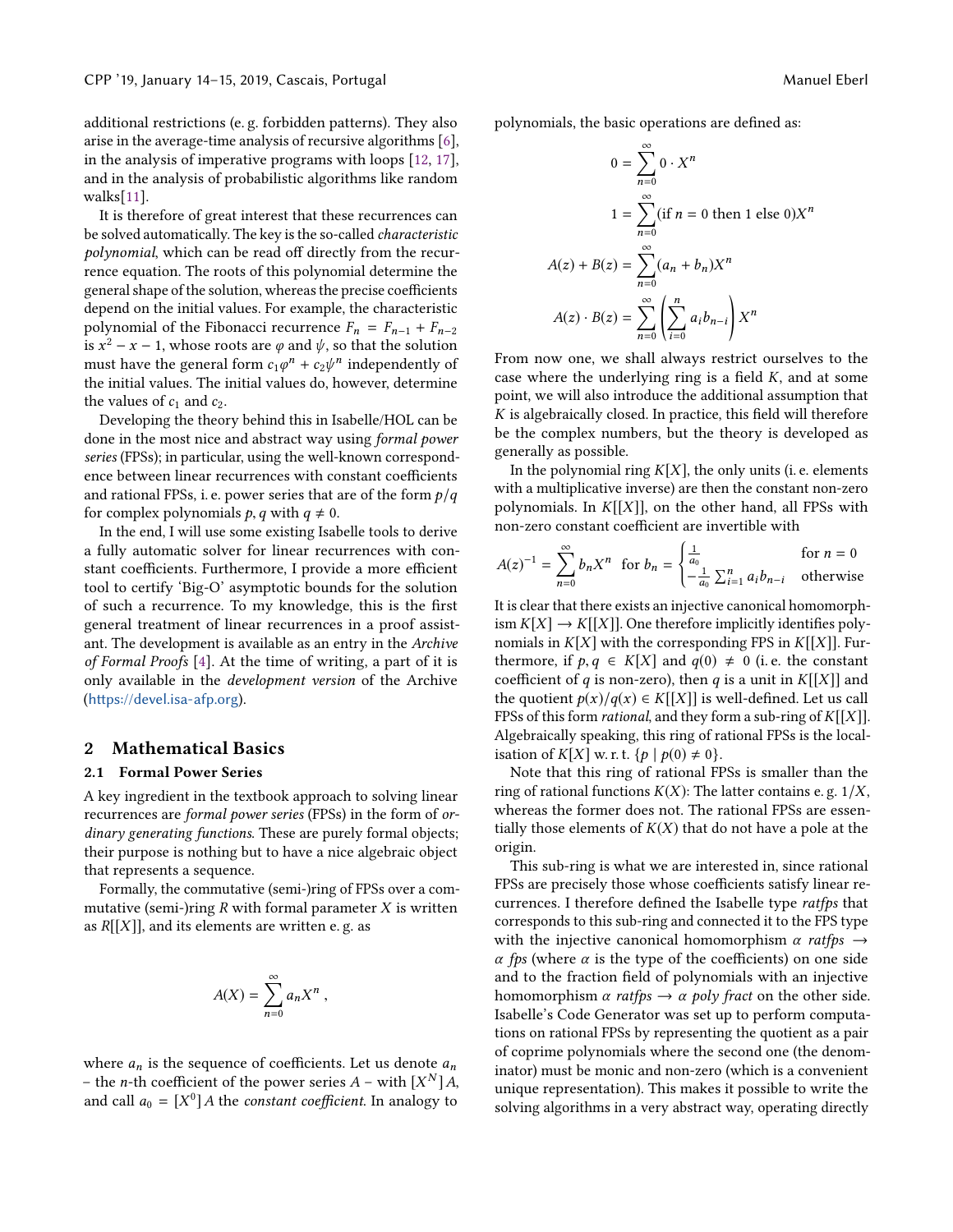Verified Solving and Asymptotics of Linear Recurrences CPP '19, January 14–15, 2019, Cascais, Portugal

on FPSs, and still directly generate executable code from these definitions.

A standard approach to solve recurrences is the following:

- 1. Use the recurrence to find a simple equation that characterises the FPS of the sequence.
- 2. Solve that equation to find a closed-form expression for the FPS.
- 3. Use algebraic transformations to break down the FPS into simpler parts.
- 4. Read off the solution as the coefficients of these simple parts.

In our case, more concretely, the steps are the following:

- 1. Write the inhomogeneous part as an FPS (in our case: as a rational FPS).
- 2. Use this to write the entire recurrence as a (rational) FPS.
- 3. Factor the denominator of the FPS into linear polynomials of the form  $1 - c_iX$ .
- 4. Perform Partial Fraction Decomposition to bring this rational FPS into the form.

$$
p(X) + \sum_{i=1}^{k} \frac{b_i}{(1 - c_i X)^{k_i}}
$$

for a polynomial  $p \in K[X]$  and numbers  $b_i, c_i \in K$ .<br>Read off the coefficients from this sum

5. Read off the coefficients from this sum.

#### <span id="page-2-2"></span>2.2 The Homogeneous Part

Let us first consider a homogeneous recurrence. To obtain a more uniform presentation, let us assume that it is given in the form

<span id="page-2-0"></span>
$$
\forall n \geq l. \ c_0 f(n) + c_1 f(n+1) + \ldots + c_m f(n+m) = 0 \tag{1}
$$

with  $m + l$  base cases (otherwise, the sequence would not be uniquely defined). The number  $l$  is the number of 'excess' uniquely defined). The number  $l$  is the number of 'excess' base cases and will usually be 0.

Let  $F(X)$  be the generating function of f and define the polynomial q as

$$
q(X)=c_0X^m+c_1X^{m-1}+\ldots+c_m.
$$

Then, for any  $n \ge m + l$ , we have:

$$
[Xn] (q(X)F(X))
$$
  
=  $[Xn] (c_0XmF(X) + c_1Xm-1F(X) + ... + c_mF(X))$   
=  $c_0f(n-m) + c_1f(n-m+1) + ... + c_mf(n) \stackrel{(1)}{=} 0$ 

Therefore,  $p(X) := q(X)F(X)$  is a polynomial of degree at most  $m + l$ . Its coefficients can easily be calculated as

$$
[Xn]p(X) = \sum_{i=0}^{\min(m,n)} c_{m-i}f(n-i).
$$

In other words, we now have  $F(X) = p(X)/q(X)$ . Note that if  $c_m \neq 0$ , which is a reasonable demand to make from a well-formed recurrence equation, the constant coefficient of the denominator  $q(X)$  is also non-zero.

#### <span id="page-2-3"></span>2.3 The Inhomogeneous Part

Treating inhomogeneous recurrences can be done in a very similar way as homogeneous ones. In analogy to [\(1\)](#page-2-0), we now consider recurrences of the form

<span id="page-2-1"></span>
$$
\forall n \ge 1. \ c_0 f(n) + c_1 f(n+1) + \ldots + c_m f(n+m) = g(n+m) \tag{2}
$$

We again let  $q(X)$  be as before and obtain:

$$
[Xn] (q(X)F(X))
$$
  
=  $[Xn] (c_0XmF(X) + c_1Xm-1F(X) + ... + c_mF(X))$   
=  $c_0f(n-m) + c_1f(n-m+1) + ... + c_mf(n) \stackrel{(2)}{=} g(n)$ 

If we let  $G(X)$  be the generating function of the inhomogeneous part q, we therefore know that  $p(X) := q(X)F(X) - G(X)$ is a polynomial of degree at most  $m + l - 1$ , and, analogously to before, its coefficients can be calculated as

$$
[X^{n}]p(X) = \left(\sum_{i=0}^{\min(m,n)} c_{m-i}f(n-i)\right) - g(n)
$$

and we have  $F(X) = (p(X) + G(X))/q(X)$ . In particular, this means that if  $G(X)$  is rational,  $F(X)$  is as well.

The remaining question is how to go from the closed form of the sequence  $q(n)$  to a rational generating function  $G(X)$ . However, since  $G(X)$  is rational iff  $q(n)$  can be written as a sum of terms of the form  $cn^k a^n$  for  $c, a \in \mathbb{C}$  and  $k \in \mathbb{N}$ , it suffices to determine what the generating function of  $n^k a^n$ suffices to determine what the generating function of  $n^k a^n$ <br>is For this purpose, let  $B_r(Y) = \sum_{n=0}^{\infty} n^k Y^n$ . We obviously is. For this purpose, let  $B_k(X) := \sum_{n=0}^{\infty} n^k X^n$ . We obviousl  $n$ . We obviously have:

$$
\sum_{n=0}^{\infty} n^k a^n X^n = B_k(aX)
$$

We therefore only have to determine  $B_k(X)$ . As it turns out,

$$
B_k(X) = \begin{cases} 1/(1-X) & \text{for } k = 0\\ XE_k(X)/(1-X)^{k+1} & \text{otherwise} \end{cases}
$$

where  $E_k(X)$  is the k-th Eulerian polynomial, defined as:

$$
E_k(X) = \begin{cases} 1 & \text{for } k = 0\\ (nX - X + 1) E_{k-1}(X) & \text{otherwise} \\ + (X - X^2) E'_{k-1}(X) & \end{cases}
$$

This is easily verified by induction over  $k$ . In conclusion, we<br>have have

$$
\sum_{n=0}^{\infty} n^k a^n X^n = \begin{cases} 1/(1 - aX) & \text{for } k = 0\\ aX E_k(aX)/(1 - aX)^{k+1} & \text{otherwise} \end{cases}
$$

and can therefore write the inhomogeneous part as a rational FPS as long as it is given in polynomial-exponential form.

From now on, we will consider the following recurrence as a running example:

$$
f(n) - f(n-1) - 2f(n-2) = n 2n \qquad f(0) = f(1) = 0
$$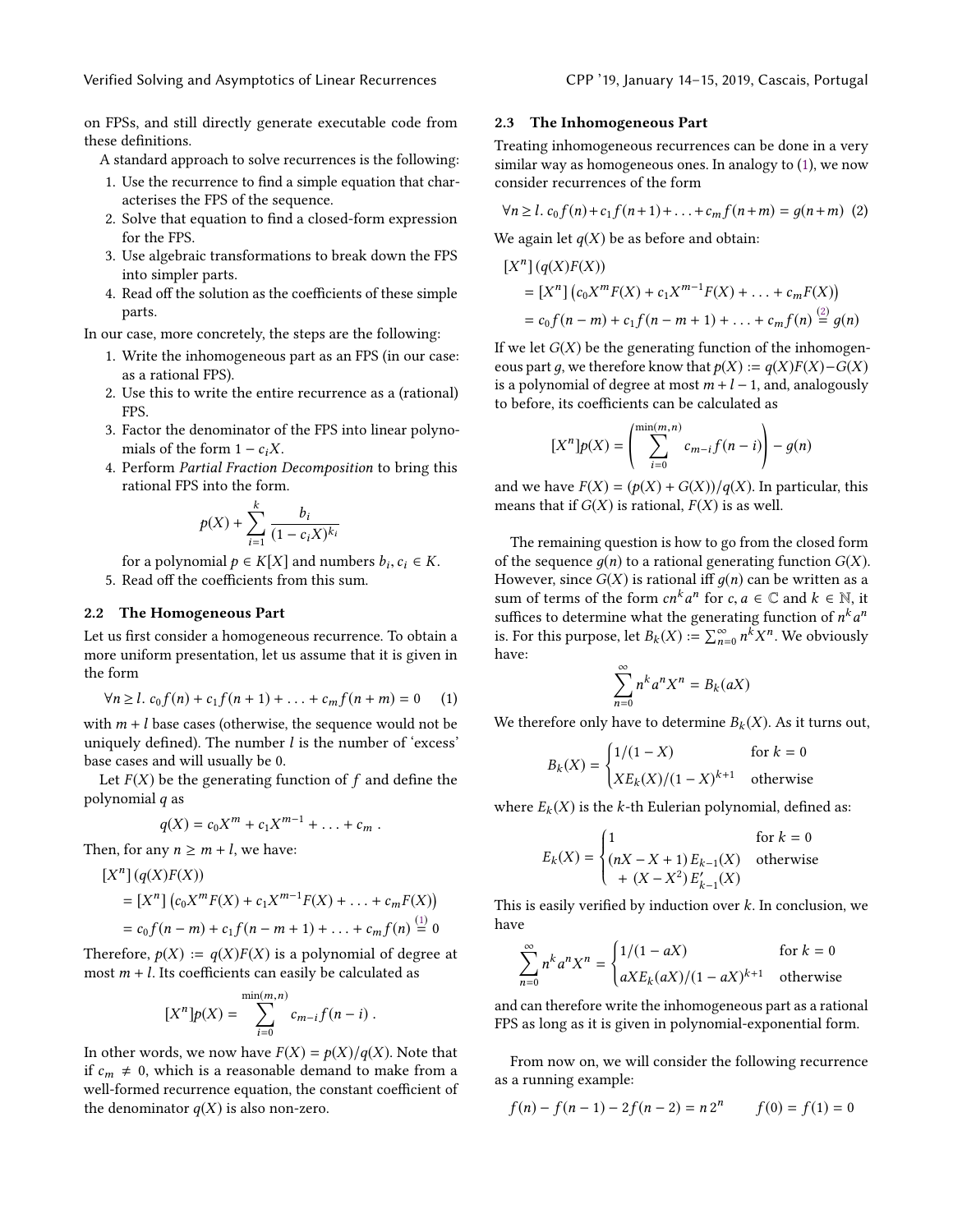By the above result, the generating function of the inhomogenous part  $n 2^n$  is  $G(X) = 2X/(1 - 2X)^2$  (since  $E_1 = 1$ ).<br>According to the above definitions we compute  $p(X) = -2X$ According to the above definitions, we compute  $p(X) = -2X$ and  $q(X) = -2X^2 - X + 1$ , leading to the generating function

$$
\sum f(n)X^n = \frac{p(X) + G(X)}{q(X)} = \frac{8X^3 - 8X^2}{8X^4 - 4X^3 - 6X^2 + 5X - 1}
$$

#### 2.4 Factoring the Denominator

We now have the generating function for the recurrence in the form  $p(X)/q(X)$  with  $q(0) \neq 0$ , and w. l. o. g. we can assume  $q(X)$  to be monic. The next step is to factor  $q(X)$ in order to break down the generating function into easier terms.

If the field K is algebraically closed, the  $q(X)$  can always be factored into the form

$$
d(1 - c_1X)^{n_1} \dots (1 - c_kX)^{n_k}
$$
 (for  $d, c_i \in K$ )

Thiemann et al. [\[13,](#page-10-3) [14\]](#page-10-4) have implemented several methods of factoring real and complex polynomials in Isabelle/HOL, using an implementation of algebraic real numbers based on Sturm sequences. Their algorithm produces a factorisation in terms of linear factors of the form  $X - c$ ; applying it to  $q^R$ <br>(the reflected polynomial) vields a factorisation in terms of (the reflected polynomial) yields a factorisation in terms of linear factors  $1 - cX$ , as desired.

For our running example, factoring the denominator into such linear factors yields

$$
8X^4 - 4X^3 - 6X^2 + 5X - 1 = -(1 + X)(1 - 2X)^3.
$$

#### <span id="page-3-1"></span>2.5 Partial Fraction Decomposition

We now have our FPS in the form

$$
\frac{p}{(1-c_1X)^{n_1}\dots(1-c_kX)^{n_k}}
$$

and we want to break this up into simpler summands. This can be done with Partial Fraction Decomposition, which operates, more generally, on a quotient of the form

$$
\frac{p}{q_1^{n_1}\ldots q_k^{n_k}}
$$

where all the  $q_k$  are pairwise coprime. Partial Fraction Decomposition then brings this quotient into the form

$$
r+\sum_{i=1}^k\sum_{j=1}^{n_i}\frac{s_{ij}}{q_i^j}
$$

where  $r, s_{ij} \in K[X]$  and each  $s_{ij}$  has a degree less than that of  $q_i$ . In particular, if the  $q_i$  have degree 1 (which is the case<br>here), the summit all be constants here), the  $s_{ij}$  must all be constants.

To do this, consider the fraction  $p/(qr)$  for  $gcd(q, r) = 1$ . Then the extended Euclidean algorithm gives us  $s, t \in K[X]$ with  $sq + tr = 1$  and therefore

$$
\frac{p}{qr} = \frac{pt}{q} + \frac{ps}{r}
$$

Iterating this process on our original quotient gives us the following decomposition:

<span id="page-3-0"></span>
$$
\frac{p}{q_1^{n_1} \dots q_k^{n_k}} = \sum_{i=1}^k \frac{r_i}{q_i^{n_i}} \tag{3}
$$

Iterated polynomial division by  $q_i$  on each summand yields

$$
\frac{r_i}{q_i^{n_i}} = \frac{s_{i,n_i} + q_i s_{i,n_i-1} + \ldots + q_i^{n_i-1} s_{i,1} + q_i^{n_i} s_{i,0}}{q_i^{n_i}}
$$

$$
= \frac{s_{i,n_i}}{q_i^{n_i}} + \frac{s_{i,n_i-1}}{q_i^{n_i-1}} + \ldots + \frac{s_{i,1}}{q_i} + s_{i,0}
$$

Collecting the  $s_{i,0}$  into a single polynomial r then gives us the desired form.

Alternatively, one can avoid the polynomial division in the last step: Since the polynomials  $q_i$  have the form  $1 - cX$ in our case, the summands in [\(3\)](#page-3-0) have the form

$$
\frac{r_{n-1}X^{n-1}+\ldots+r_0}{(1-cX)^n}
$$

and we can apply a Binomial transform to the  $r_i$  to express the numerator as a polynomial in  $1 - cX$ . This may yield slightly better performance and could be implemented as future work, but the  $n_i$  are typically relatively low anyway.

Applied to our running example, the decomposition is:

$$
-\frac{8X^3 - 8X^2}{(1+X)(1-2X)^3} = \frac{\frac{16}{27}}{1+X} + \frac{\frac{2}{3}}{(1-2X)^3} - \frac{\frac{4}{9}}{(1-2X)^2} - \frac{\frac{22}{27}}{1-2X}
$$

#### <span id="page-3-2"></span>2.6 Constructing the Solution

We now have the FPS in the form

$$
r(X) + \sum_{i=1}^{k} \sum_{j=1}^{n_0} \frac{a_{ij}}{(1 - c_i X)^j}
$$

To find the closed-form solution of the original recurrence, we must now extract the coefficients from this FPS. We can again do this for every summand individually.

For the polynomial summand  $r$ , the solution is obvious: The *n*-th coefficient of  $r$  as an FPS is simply the *n*-th coefficient of the polynomial  $r$ . If  $n$  is larger than the degree of r, we have  $[X^n]$  r = 0. The polynomial summand r can<br>therefore be seen as an adjustment term that influences only therefore be seen as an adjustment term that influences only the first few elements of the sequence. This is necessary when the recurrence is 'overspecified', i. e. there are more initial conditions given than necessary to define the sequence uniquely.

For the other summands, it suffices to consider the FPS  $(1 - cX)^{-j}$  for  $j > 0$ . Using the FPS form of the generalised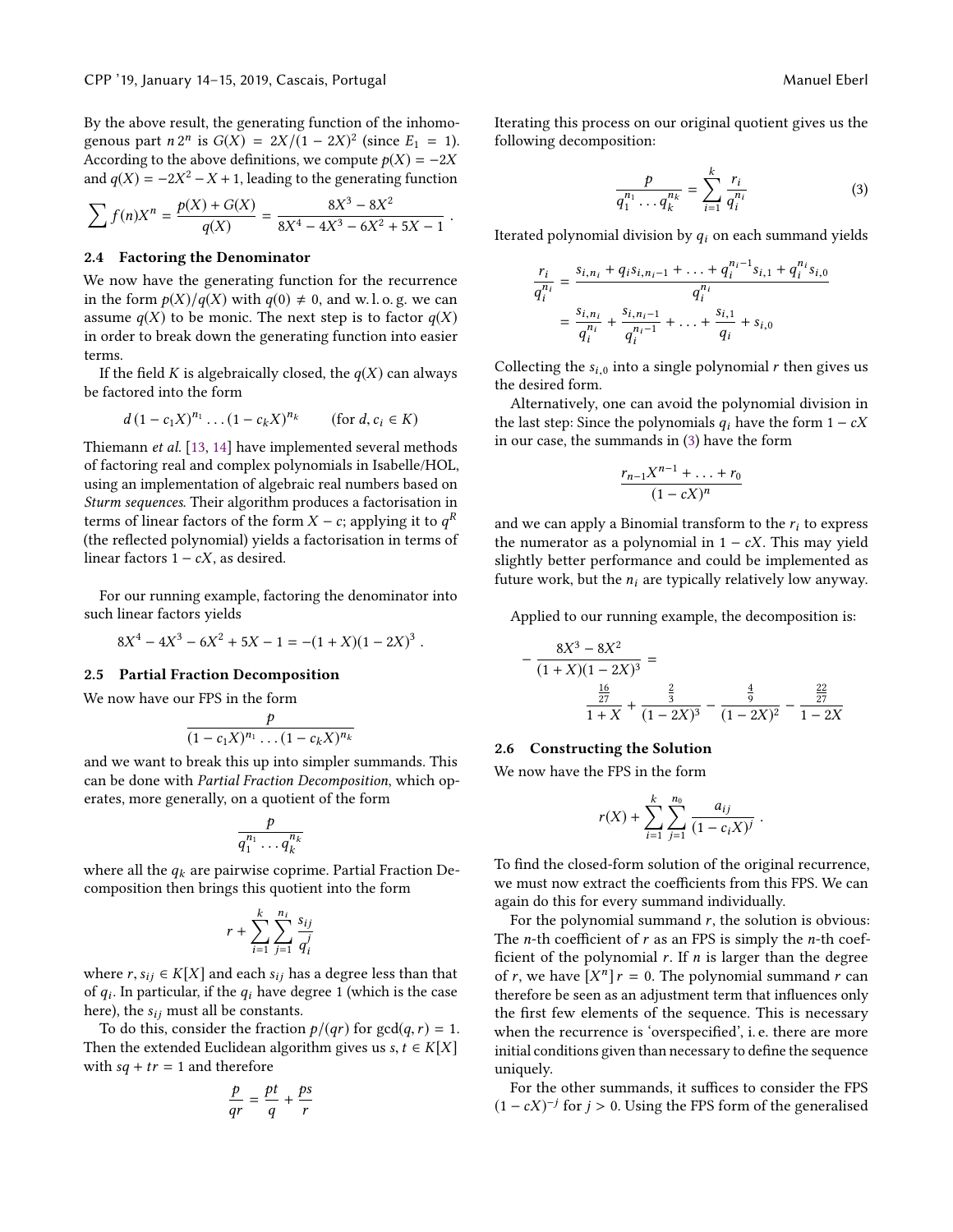Binomial Theorem, we find that

$$
(1 - cX)^{-j} = \sum_{n=0}^{\infty} {\binom{-j}{n}} (-cX)^n
$$
  
= 
$$
\sum_{n=0}^{\infty} c^n {\binom{j+n-1}{n}} X^n
$$
  
= 
$$
\sum_{n=0}^{\infty} \frac{c^n}{(j-1)!} ((n+1) \cdot \ldots \cdot (n+j-1)) X^n
$$

Obviously,  $p_j(n) := (n + 1) \cdot \ldots \cdot (n + j - 1)$  is a polynomial in n. In fact, it turns out that

$$
p_j(n) = \sum_{i=0}^{j-1} s_{j,i+1} n^i
$$

where  $s_{i,n}$  are the Stirling numbers of the first kind, which gives a more efficient formula to compute the  $p_j$ . We can conclude: conclude:

$$
[Xn] \frac{a_{ij}}{(1 - c_i X)^j} = \frac{a_{ij}}{(j-1)!} p_j(n) c_i^n
$$

With this, we now have a complete procedure starting from a homogeneous or inhomogeneous recurrence and ending with a concrete and computable representation of the closed-form solution of the recurrence.

Applying this to our running example, whose generating function we decomposed into

$$
\frac{\frac{16}{27}}{1+X} + \frac{\frac{2}{3}}{(1-2X)^3} - \frac{\frac{4}{9}}{(1-2X)^2} - \frac{\frac{22}{27}}{1-2X},
$$

we obviously obtain the contribution  $\frac{16}{27} \cdot (-1)^n$  for the first summand and  $\frac{-22}{27} \cdot 2^n$  for the last one. For the other two summands, we compute

$$
p_2(n) = n + 1 \qquad \qquad p_3(n) = n^2 + 3n + 2
$$

and thereby:

$$
[Xn] \frac{\frac{2}{3}}{(1-2X)^3} = \frac{\frac{2}{3}}{2!} (n^2 + 3n + 2) 2^n = \left(\frac{1}{3}n^2 + n + \frac{2}{3}\right) 2^n
$$
  

$$
[Xn] \frac{-\frac{4}{9}}{(1-2X)^2} = \frac{-\frac{4}{9}}{1!} (n+1) 2^n = \left(-\frac{4}{9}n - \frac{4}{9}\right) 2^n
$$

Adding all the contributions together, we obtain the closedform solution:

$$
f(n) = \left(\frac{1}{3}n^2 + \frac{5}{9}n - \frac{16}{27}\right)2^n + \frac{16}{27} \cdot (-1)^n
$$

#### 2.7 Asymptotics

Since the closed form of the coefficients of a rational FPS  $p(X)/q(X)$  involves the complex roots of q, it can be somewhat unwieldy to work with: We have to fully factor the polynomial and do computations with (potentially complicated) algebraic numbers, which can lead to some problems, as

we will see later. Fortunately, if we do not care about the precise closed form but only the asymptotics of the coefficients, there is an easier way.

Since any k-th order complex root z of the denominator  $q(X)$  contributes a summand  $r(n)z^{-n}$  with deg(r)  $\leq k - 1$ <br>to the solution it is clear that the asymptotically dominant to the solution, it is clear that the asymptotically dominant summands are those where  $|z|$  is minimal. In fact, it is easy to see that whenever we can find a radius  $R > 0$  such that there are no roots z with  $|z| < R$  and all roots with  $|z| = R$ have order  $\leq k + 1$ , the solution is  $O(n^k)$ <br>been proven in Isabelle −n ). This fact has been proven in Isabelle.

Note that the numerator polynomial  $p(X)$  does not appear in the asymptotics at all. In particular, this implies that the 'Big-O' bound for the solution of a linear recurrence holds irrespective of the precise initial values. However, the numerator polynomials (and thereby the initial values of a recurrence) can influence the asymptotics: If  $p(X)$  and  $q(X)$ have a non-trivial common divisor (i. e. they share at least one root), we can cancel that divisor from the fraction, which also reduces the number of roots in the denominator and may thereby lead to a smaller asymptotic upper bound.

When this is not possible – i. e. when the numerator and denominator are coprime, which can always be ensured for concrete polynomials in the numerator and denominator – then we have not only  $deg(r) \leq k$ , but  $deg(r) = k$  (see e.g. Theorem IV.9 by Flajolet and Sedgewick [\[5\]](#page-9-3)), which means that the above 'Big-O' estimate is tight. If there is a single dominant root, one therefore even gets a 'Big-Θ' bound. One could show this in Isabelle, but this was not done yet, since I considered the 'Big-O' bounds to be the most relevant ones for applications, e. g. in the analysis of algorithms.

For our running example, we can automatically prove that the solution is  $O(n^2 2^n)$ : The square-free factorisation of the full<br>denominator  $8X^4 - 4X^3 - 6X^2 + 5X - 1$  already vields the full denominator  $8X^4 - 4X^3 - 6X^2 + 5X - 1$  already yields the full<br>factorisation  $(1 + X)(2X - 1)^3$ . We then consider the circle factorisation  $(1 + X)(2X - 1)^3$ . We then consider the circle  $|X| - \frac{1}{2}$  and note that none of the factors have a root inside  $|X| = \frac{1}{2}$  and note that none of the factors have a root inside<br>that circle and no factor with exponent  $\ge 2 + 1$  has a root that circle and no factor with exponent  $> 2 + 1$  has a root on the circle (since no such factor exists). This certifies the upper bound  $O(n^2 2^n)$ .

## 3 Formalisation in Isabelle

#### 3.1 Formal Power Series

I build on the existing formalisation of FPSs by Chaieb [\[3\]](#page-9-4), which I extended, among other things, with a more general notion of division: Chaieb only defined division in the case where the divisor is a unit, i. e. has a non-zero constant coefficient. This is problematic because division can also be well-defined when the divisor is not a unit, e.g.  $X/X$  or  $(X^3 + X)/(X^2 + X)$ . I therefore defined the concept of a subde-<br>gree in Isabelle, i.e. the index of the first non-zero coefficient gree in Isabelle, i. e. the index of the first non-zero coefficient. The division of two FPSs is well-defined iff the subdegree of the divisor does not exceed that of the dividend, and the new division operator I defined works in all of these cases.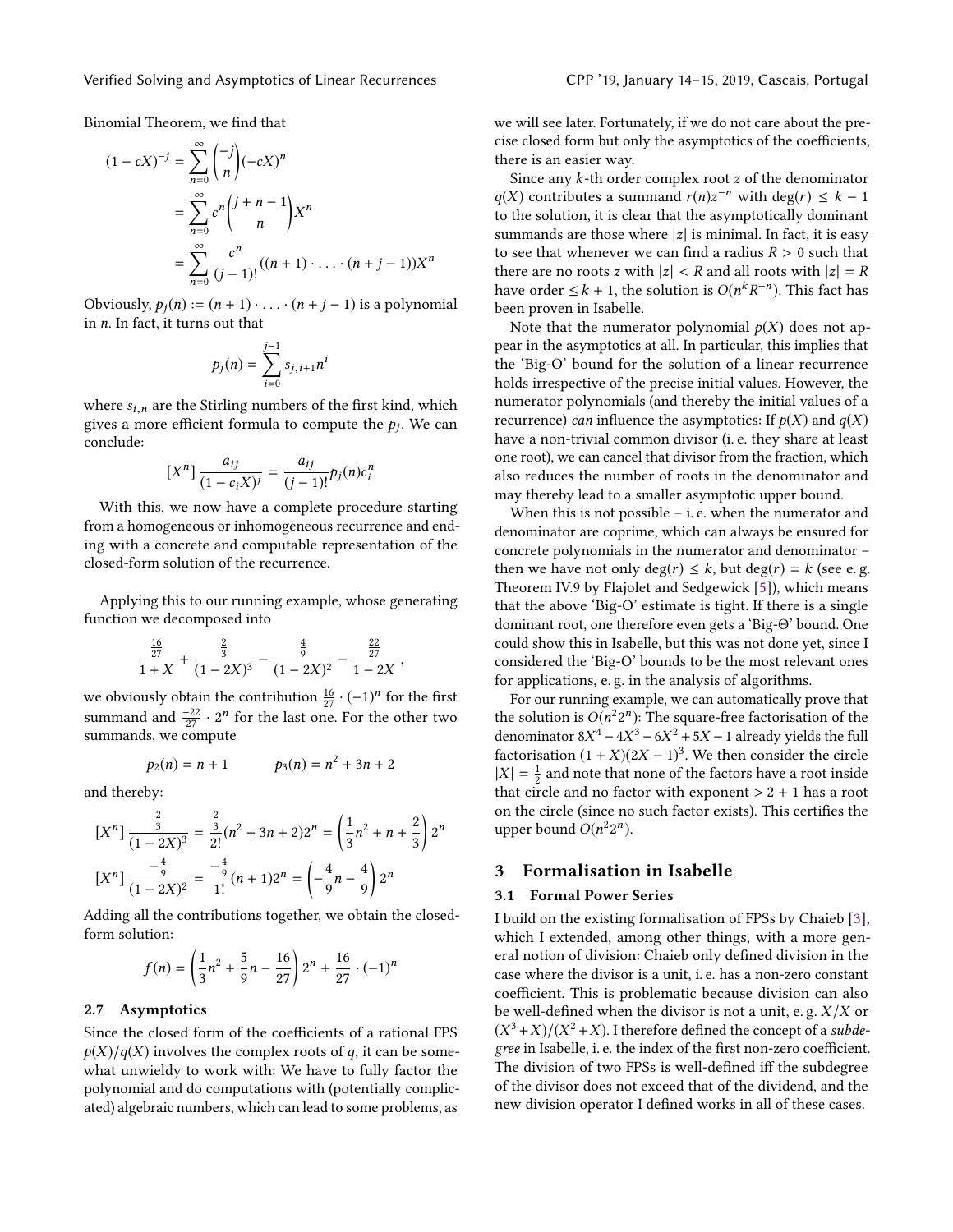Before we proceed, the concept of normalisation in a ring in Isabelle must be explained. In mathematics, one usually defines the greatest common divisor of the integers 4 and 6 to be 2, even though −2 would also be a perfectly adequate choice. Similarly, for the polynomials <sup>2</sup>X and <sup>3</sup>X in the ring  $\mathbb{R}[X]$ , it makes sense to define the GCD to be just X, even though any cX for  $c \in \mathbb{R} \setminus \{0\}$  would also be possible. The underlying problem is that concepts like GCD and LCM do not really operate on elements of a ring, but on association classes. However, it is, of course, usually more convenient to work with ring elements, which is why one designates a single element of an association class to be the canonical representative of that class.

In Isabelle, we capture this in the class normalization semidom, which assumes the existence of a normalize operation that, given some element  $x \in R$ , returns the canonical representative of the association class of  $x$ . We call an element normalized if it is the representative of its association class.

For us, this is useful in handling fractions: I extended Chaieb's fract type, which implements the fraction field of a given integral domain  $R$ , by adding the concept of a *normal*ised fraction. Rational numbers, for instance, can be brought into a unique normal form by requiring the numerator and denominator to be coprime and the denominator to be positive. The same thing can be done for any integral domain R with a GCD and a concept of normalisation: One can bring any fraction  $a/b$  into normal form by dividing a and b by their GCD and then normalising the resulting denominator and adjusting the numerator accordingly. This yields a fraction a and this representation can easily be shown to be unique.  $\frac{d}{dt}$  such that a' and b' are coprime and b' is normalised,<br>nd this representation can easily be shown to be unique

I then used this to define the type  $\alpha$  ratfps as the subset of  $\alpha$  poly fract on which the denominator of the normalised fraction has a non-zero constant coefficient. Using Isabelle's code\_abstype feature and the transfer [\[8\]](#page-9-5) package, operations on ratfps can be implemented in terms of pairs of polynomials with the above-mentioned invariant and thus make the ratfps type fully executable. This allows us to automatically translate our abstract algorithms on FPSs directly to executable code. As a bonus, it also makes the ratfps and fps types available to Isabelle's counterexample generator QuickCheck [\[2\]](#page-9-6), which aids us by automatically providing counterexamples when we write down an incorrect theorem statement.

#### 3.2 Partial Fraction Decomposition

I used the following very general view of Partial Fraction Decomposition: Let  $R$  be a Euclidean domain and  $S$  an arbitrary ring with a homomorphism  $\varphi : R \to S$ . Let  $n_1, \ldots, n_k \in \mathbb{N}_{>0}$ and  $p, q_1, \ldots, q_k \in R$  such that the  $q_i$  are pairwise coprime and all the  $\varphi(q_i)$  are units in S. Then, by following the process

outlined in Section [2.5,](#page-3-1) we obtain  $r, s_{ij} \in R$  such that

$$
\frac{\varphi(p)}{\varphi(q_1)^{n_1}\ldots\varphi(q_k)^{n_k}}=\varphi(r)+\sum_{i=1}^k\sum_{j=1}^{n_i}\frac{\varphi(s_{ij})}{\varphi(q_i)^j}
$$

and all the  $s_{ij}$  have a Euclidean norm less than the Euclidean norm of  $q_i$ .<br>In our ca

In our case, the Euclidean domain  $R$  is the ring of polynomials K[X], the ring S is the ring of rational FPSs, and  $\varphi$  is the canonical homomorphism ratfps\_of\_poly. Also, each of the  $q_i$  is of the form  $1 - cX$ , such that  $\varphi(1 - cX)$  is always a unit in S unit in S.

However, thanks to this very general derivation, one could also use it for  $R = \mathbb{Z}$  and  $S = \mathbb{R}$  to bring  $\frac{1}{90} = \frac{1}{2 \cdot 3^2 \cdot 5}$  into the form  $-1 + \frac{1}{2} + \frac{1}{3^2} + \frac{2}{5}$ .

#### 3.3 Complex Root Counting

One step that was still left open in the discussion of coefficient asymptotics before was how to actually check the conditions that the polynomial has no roots inside a given circle around the origin, and all the roots on the circle itself have at most order k. To do this, we need two components:

- Wenda Li's executable root counting algorithm[\[9,](#page-9-7) [10\]](#page-9-8) that can count the number of complex roots within certain subsets of the complex plane, e. g. circles, rectangles, and half-planes. Many variants are offered, but I use only root counting inside an open disc ( $|z| < R$ ) and on a circle ( $|z| = R$ ) without taking multiplicities into account.
- Square-free factorisation as formalised by Thiemann et al. [\[15,](#page-10-5) [16\]](#page-10-6). This is much less involved than a full factorisation and allows us to break up a polynomial into factors of the form  $p_i(X)^{k_i}$  such that the  $p_i$  are<br>square-free and pair-wise continue. This means that square-free and pair-wise coprime. This means that each root of the original polynomial is present in exactly one of the  $p_i$ , and the corresponding  $k_i$  is the order of the root order of the root.

We therefore only have to run the square-free factorisation algorithm and then check that no  $p_i$  has a root with  $|z| < R$ , and that additionally no  $p_i$  with  $k_i > k$  has any roots with  $|z| = R$ . None of this involves factoring the entire polynomial, and all computations can be done in the relatively pleasant field  $\mathbb{Q}[i]$  – unless, of course, the coefficients or the radius R itself are already irrational themselves.

#### 3.4 Code generation

The steps given above can be broken down into a number of Isabelle/HOL functions, which provides some modularity:

#### 3.4.1 lhr\_fps

This function takes a list of coefficients  $c_0, \ldots, c_m$  and initial values  $f_0, \ldots, f_{m+l-1}$  and returns the rational FPS of the corresponding recurrence as described in Section [2.2.](#page-2-2) Note that this implicitly uses the convention of Section [2.2](#page-2-2) where the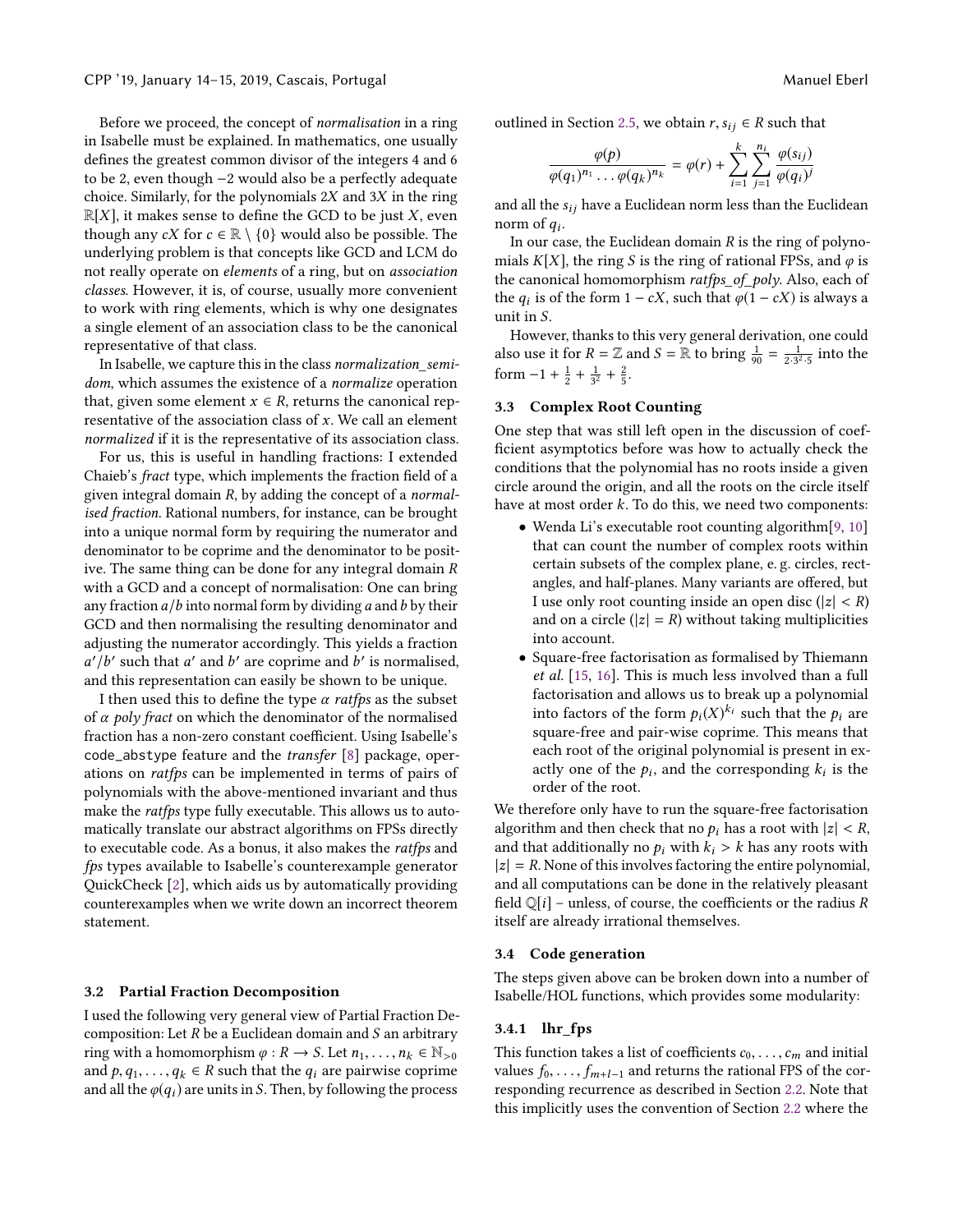recurrence is only required to hold for  $n \geq l$ ; i. e. extra initial values can be used to encode exceptions to the recurrence.

### 3.4.2 lir\_fps

This is analogous to *lhr\_fps*, but additionally takes a representation of the inhomogeneous part. This representation has the form of a list of tuples  $(a, b, k)$ , encoding a sum over the terms  $an^k b^n$ . This is done according to the process outlined<br>in Section 2.3 b in Section [2.3.](#page-2-3)

#### 3.4.3 solve\_factored\_ratfps

This function takes a rational FPS  $F(X) = p(X)/q(X)$  where  $q \neq 0$  and  $q(X)$  has already been factored into terms of the form  $1 - cX$  with  $c \neq 0$  and returns a representation of a closed-form expression for its coefficients. This representation consists of a complex polynomial  $a_{l-1}X^{l-1}+\ldots+a_0$  and<br>a list of pairs  $(a(X), b)$  where  $a(X)$  is a complex polynomial a list of pairs  $(p_i(X), b_i)$  where  $p_i(X)$  is a complex polynomial and  $b_i$  is a complex number with the property that

$$
[Xn]F(X) = an + \sum p_i(n)b_i^n
$$

where  $a_n = 0$  for all  $n \geq l$ . This is done by following the process described in Section [2.5](#page-3-1) and immediately applying the process from Section [2.6](#page-3-2) to the results.

#### 3.4.4 solve\_ratfps

The only missing link is now to factor the denominator polynomial of the rational FPS obtained from lhr fps or lir fps into terms of the form  $1 - cX$ . This is done by simply reflecting the polynomial and calling an arbitrary factoring algorithm.

I use the formalised algorithm by Thiemann et al. [\[13,](#page-10-3) [14\]](#page-10-4), which takes a complex polynomial  $p(X)$  and returns some complex number d and a list of pairs  $(e_i, k_i)$  such that  $p(X) = d \cdot \prod(X - e_i)^{k_i+1}$  and the equator distinct. Because we reflected  $d \cdot \prod (X - e_i)^{k_i+1}$  and the  $e_i$  are distinct. Because we reflected<br>the polynomial, we therefore get  $p(X) = d \cdot \prod (1 - e_i X)^{k_i+1}$ the polynomial, we therefore get  $p(X) = d \cdot \prod_{i=1}^{n} (1 - e_i X)^{k_i + 1}$ , which is exactly what we need.

Through the use of the Algebraic Number library by Thiemann et al., this method works out-of-the-box for any rational FPS whose numerator and denominator have rational coefficients, and therefore the overall method works for any linear recurrence with rational coefficients.

## 3.5 Isabelle Theorems

For the purpose of illustration, I shall print some of the main theorems from the Isabelle formalisation. Some of the notation was adjusted very slightly to make the statements more readable without knowledge of Isabelle, but the statements as printed are still very close to the original ones in Isabelle. In particular, the explicit homomorphisms between  $\mathbb N$  and  $\mathbb Z$ 

or between  $K[X]$  and  $K[[X]]$  that have to be made explicit in Isabelle are still present.

The following is the statement of the Isabelle theorem about converting a linear homogeneous recurrence to a rational FPS:

#### lemma

fixes  $f$  :: nat  $\Rightarrow (\alpha$  :: field) and  $cs :: \alpha$  list defines  $N :=$  length  $cs - 1$ assumes  $cs \neq []$ **assumes**  $\forall n \ge m$ .  $(\sum_{k \le N} cs_k \cdot f(n+k)) = 0$ **assumes** last  $cs \neq 0$ shows Abs\_fps  $f = fps_of</del>noly (lhr_fps_numerator$ *m cs f* $) /$ fps\_of\_poly (lr\_fps\_denominator cs)

Here, the  $\alpha$  :: field stands for an arbitrary type of the type class field, which is a field in the algebraic sense. This type class has concrete instances like rat, real, or complex.

The function *Abs\_fps* converts between a sequence (a function  $\mathbb{N} \to \alpha$ ) and an FPS ( $\alpha$  fps). The function fps\_of\_poly is the canonical homomorphism mapping a polynomial to an FPS. Note that all the functions on the right-hand side of the equation in the theorem statement have code equations in Isabelle and are therefore executable.

Furthermore, the theorem on the closed form of a rational FPS is:

lemma **assumes** is alt factorization of fctrs q **and**  $q \neq 0$ shows Abs\_fps (interp\_ratfps\_solution  $(solve_factored_raffps' p fctrs)$  = fps\_of\_poly  $p /$  fps\_of\_poly  $q$ 

with

**definition** interpret\_atfps\_solution 
$$
(p, cs) n =
$$
  
coeff  $p n + (\sum_{(q, c) \leftarrow cs} \text{poly } q \text{ (of_n at } n) \cdot c^n n)$ 

Here,  $poly$  evaluates a polynomial and of nat is the canonical homomorphism from N into any other semiring. Moreover, is\_alt\_factorization\_of states that fctrs is a factorization of q into the form  $d \prod (1 - e_i X)^{n_i}$  as we have seen before, with fetrs being a pair consisting of the d and a list of pairs of fctrs being a pair consisting of the d and a list of pairs of the  $e_i$  and  $n_i$ . The solution that is being computed is a pair<br>of a polynomial  $\alpha$  whose coefficients form the 'correction of a polynomial  $p$ , whose coefficients form the 'correction terms' for recurrences with additional initial values, and a list consisting of pairs of a polynomial  $r_i(X)$  and a number  $c_i$ such that  $r_i(n)c_i^n$  is a summand in the solution. The function<br>interpret ratios solution 'evaluates' such a solution for a interpret ratfps solution 'evaluates' such a solution for a given n.

Since these theorems are somewhat notationally technical, I will not print any more of them here; the correctness theorems for converting inhomogeneous recurrences to FPSs and solving recurrences look very similar to the ones printed here.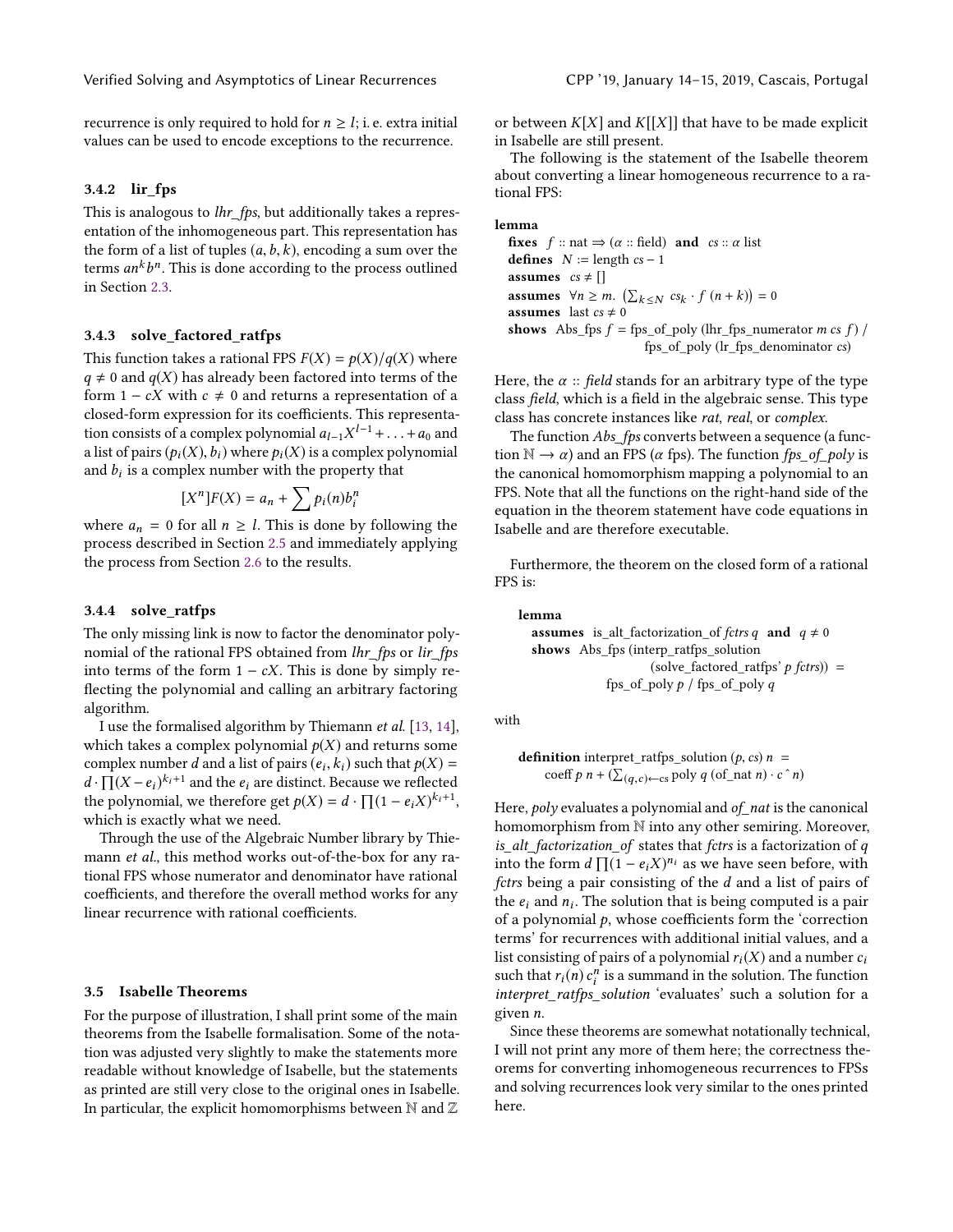However, the following more abstract theorem about the shape of solutions of rational FPSs (and thereby linear recurrences) is probably reasonably readable:

#### theorem

fixes  $p \, q$  :: complex poly assumes coeff  $q \neq 0$ **defines**  $q' := \text{reflect\_poly } q$ <br>obtains r rs obtains r rs where  $\forall n$ . fps\_nth (fps\_of\_poly p / fps\_of\_poly q) n = coeff r  $n + (\sum_{c} | \text{poly } q' c = 0 \text{ poly (rs } c) (\text{of} \text{ and } n) \cdot c \hat{ } n)$ and  $\forall z.$  poly  $q' z = 0 \Longrightarrow$  degree  $(rs z) \leq$  order  $z q' - 1$ 

It states that the solution of a rational FPS is a sum where each root  $c$  of the denominator contributes a summand of the form  $p(n)c^n$ , plus a correction term that vanishes for almost<br>all *n*. Moreover, the degree of each polynomial is at most the all n. Moreover, the degree of each polynomial is at most the order of the corresponding root minus 1. The variable rs in the above Isabelle theorem is the function that associates the polynomial to each root, and the r is a polynomial whose coefficients constitute the 'correction term'.

This also directly implies the key theorem on coefficient asymptotics:

#### theorem

fixes  $p \, q$  :: complex poly **assumes** square\_free\_factorization  $q(b, cs)$ assumes  $q \neq 0$  and  $R > 0$ assumes  $\forall (c, l) \in cs$ .  $\forall x$ . norm  $x < 1/R$  → poly  $c x \neq 0$ assumes  $\forall (c, l) \in \text{cs.} \forall x. l > k \land \text{norm } x = 1/R \rightarrow \text{poly } c x \neq 0$ shows fps\_nth (fps\_of\_poly  $p /$  fps\_of\_poly  $q$ )  $\in$ 

 $O(\lambda n.$  of\_nat  $n \hat{k} \cdot$  of\_real  $R \hat{r}$ )

The square free factorization predicate asserts that the given polynomial  $q(X)$  has a square-free factorization into some constant *b* and some list of factors  $c_i(X)^{l_i}$  pairs, represented<br>as a list of pairs of the form  $(c, l)$ as a list of pairs of the form  $(c, l)$ .

The Landau symbol  $O(\ldots)$  is defined in the usual fashion where  $f \in O(q)$  iff there exists some  $C \in \mathbb{R}$  such that, for all sufficiently large x,  $|f(x)| \le C|q(x)|$ .

#### 3.6 Pretty Printing

One disadvantage of using the Algebraic Number library is that printing irrational algebraic numbers is not straightforward. Without additional setup, evaluating e. g. sqrt 2 leads to a few lines of fairly illegible output which corresponds to the internal representation of irrational algebraic numbers in the Isabelle library as an integer polynomial with an additional upper and lower bound that uniquely identifies one root of the polynomial, which is the number that is being described.

Thankfully, Thiemann et al. also provide some prettyprinting functionality which converts a real-algebraic number into a human-readable string. For algebraic numbers of degree at most 2, this is exactly what one would expect: a combination of rational numbers and square roots. However, for numbers of higher degree, the output is unfortunately still

of the form 'k-th root of polynomial  $p$ '; e. g.  $\sqrt[3]{2}$  is rendered<br>as root #1 of  $-2 + x^3$ , in (1,2) as root #1 of  $-2 + x^3$ , in  $(1,2)$ .

I add to this some more pretty-printing code in order to display rational FPSs and the solutions computed for linear recurrences in a natural, human-readable form.

It should be noted that all of the pretty-printing that Thiemann *et al.* and I do is unverified; however, in both cases, the step from the representation in Isabelle to the humanreadable string is very small.

## 4 Evaluation

We can now evaluate the solver on some examples using Isabelle's value and export\_code commands.

#### 4.1 Fibonacci Numbers

For the Fibonacci case, we invoke solve\_lhr  $[-1,-1,1]$  $[0,1]$ , which – after pretty-printing the complex numbers – returns:

Some (0, [(sqrt(1/5), (1/2+sqrt(5/4))), ( -sqrt(1/5), (1/2-sqrt(5/4)))])

Alternatively, when using the pretty-printer for solutions of recurrences, we get:

$$
(sqrt(1/5)) * (1/2+sqrt(5/4)) ^ x +
$$
  
 $( -sqrt(1/5)) * (1/2-sqrt(5/4)) ^ x$ 

We can also compute the rational FPS of the recurrence using lhr\_fps directly:

 $-1x / (-1 + x + x^2)$ 

## 4.2 A Higher-Degree Recurrence

Another simple example of higher degree is the sequence 0, 1, 2, 3, 0, 1, 2, 3, . . . with the recurrence  $f(n + 4) - f(n) = 0$ and the initial values <sup>0</sup>, <sup>1</sup>, <sup>2</sup>, 3. The output is

$$
(-1/2) * (-1) * x + (-1/2+1/2i) * (1i) * x +
$$
  
 $(-1/2+1/2i) * (-1i) * x + (3/2)$ 

or, in a more readable form:

$$
f(n) = -\frac{(-1)^n}{2} + \frac{i-1}{2}i^n - \frac{i+1}{2}(-i)^n + \frac{3}{2}
$$

#### 4.3 Running Example

Next, let us again consider our running example as an example of an inhomogenous recurrence. This can be solved by evaluating

solve\_lir [-2, -1, 1] [0, 0] [(1, 1, 2)] which returns

$$
(-16/27 + 5/9x + 1/3x^2) \times 2 \times x +
$$
  
(16/27) \times (-1) \times x

#### 4.4 A pathological Example

Lastly, we look the seemingly innocuous example  $5f(n+4)$ +  $4f(n+3) + 3f(n+2) + 2f(n+1) + f(n) = 0$  with arbitrary initial values. The recurrence solver does not terminate for this example and eventually runs out of memory. Factoring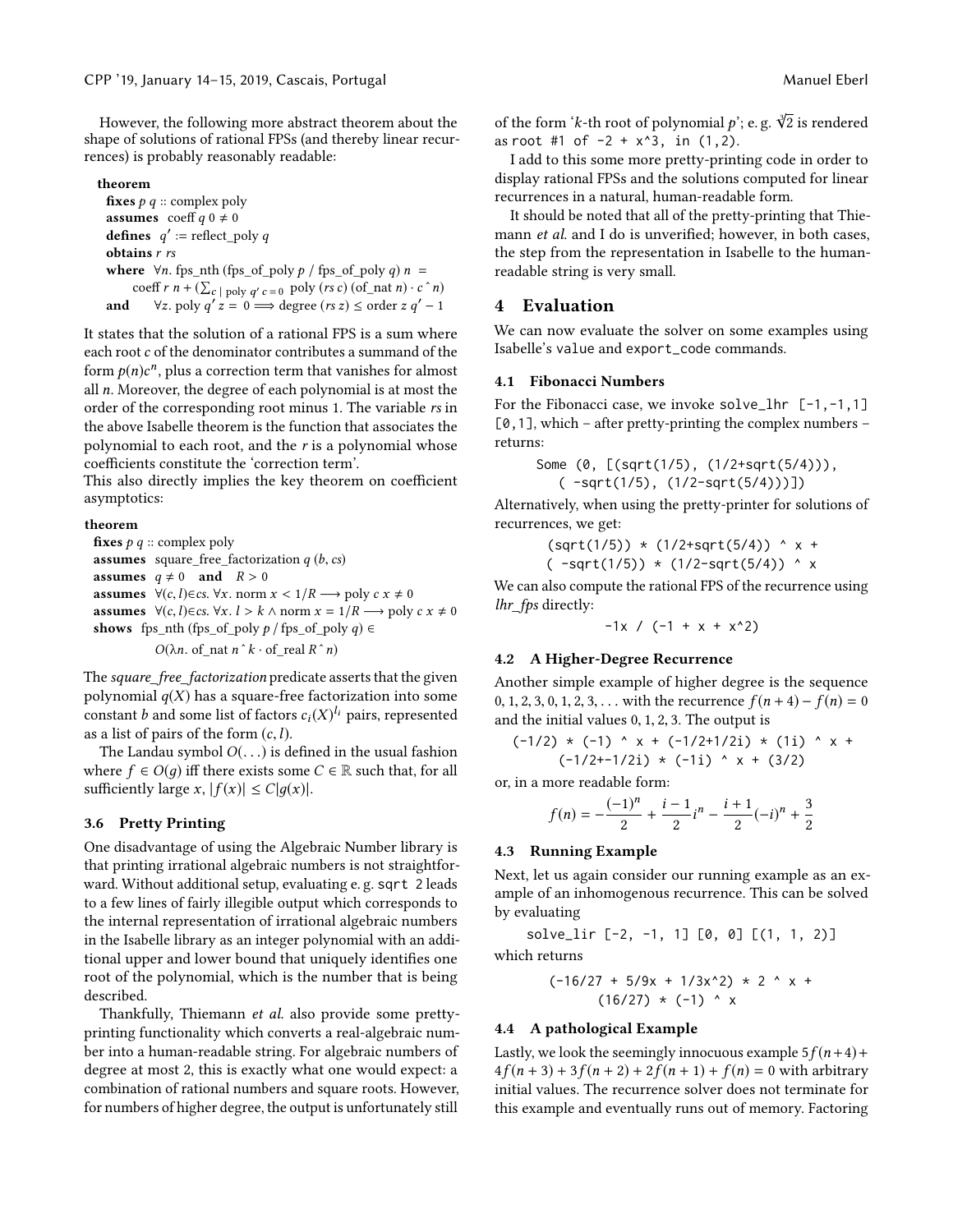the characteristic polynomial itself is no problem, but due to the way algebraic complex numbers are implemented by Thiemann et al., the computations with the roots of this polynomial lead to a significant blow-up in the degrees of the integer polynomials used to represent the real and imaginary parts of complex algebraic numbers, which then need to be factored again.

However, if we only want to know the asymptotics of the solution, things are much more pleasant: The dominant roots of the characteristic polynomial have an absolute value of 1.445046..., whose reciprocal is  $\approx 0.6920196$ , so we can easily show e.g.  $f(n) \in O(0.69202^n)$  automatically.

#### 4.5 Performance Comparison

Evaluating any of these examples directly in Isabelle with the value command takes about 1 minute. However, almost all of this is taken up by code generation and compilation. I therefore exported the code for the functions solve lhr, solve\_lir, and the pretty printing to Haskell using Isabelle's code\_export command, wrote a minimal wrapper for input/output and to convert Haskell numbers into the exported datatype for complex numbers, and compiled everything with the Glasgow Haskell Compiler.

Comparing the performance of the Isabelle solver to that of systems like Mathematica and Maple does not make much sense because the computation time is completely dominated by the polynomial factorisation, so any attempt to compare the efficiency of the linear recurrence solvers essentially boils down to a mere comparison of the efficiency of the polynomial factorisation algorithms. Nevertheless, Table [1](#page-9-9) gives a quick impression of how the verified solver and Mathematica's solver perform on the above examples and some more randomly-generated examples. The performance for certifying a reasonably tight 'Big-O' bound in Isabelle is also given.

The measurements are to be taken with a grain of salt as they were conducted on a shared machine in the computer pool at the Technical University of Munich since this was the only machine on which a Mathematica licence was available. However, repeating the measurements at different times showed that they were fairly stable; they should be good enough to at least give a qualitative comparison of the performance behaviour of the different approaches.

The table shows that Mathematica performs considerably better than the Isabelle solver on the pathological example of degree 5 mentioned before. However, for similarly pathological polynomials of even a slightly higher degree (e. g. 9), Mathematica also fails to terminate within a reasonable amount of time (around 5 minutes). The verified asymptotics certification method works much better than either solver, but its performance also degenerates very quickly as the degrees grow, and its performance also depends on how 'complicated' the fraction *b* in the  $O(n^k b^n)$  is. The reason for this is that the current implementation of Wenda Li's b for this is that the current implementation of Wenda Li's

root-counting method uses rational arithmetic and the numerators and denominators can grow very large, depending on the numbers in the input and the degree of the polynomial. This is a known problem with remainder-series-based approaches like Li's.

The performance comparison suggests that solving recurrences externally and somehow certifying results in Isabelle is perhaps not very useful, since the verified solver copes very well with 'simple' recurrences and when one moves to complicated recurrences, the performance of the Mathematica solver also degrades very quickly. Furthermore, since the performance degradation seems to come mainly from polynomials with 'complicated' roots and the irrational arithmetic involved in the resulting computations, it seems likely that any kind of certification in a case like this would also have to involve the same irrational arithmetic since these roots are part of the closed-form solution. It therefore seems doubtful if certification of a closed-form solution makes sense.

However, both the polynomial factorisation by Thiemann et al. and the root-counting procedure by Li are under active development and the code developed here will directly profit from any improvements that they make.

There is no analogue to the verified asymptotics certifier in Mathematica or Maple, although it would be fairly easy to write one and it should be very efficient, seeing as systems like Mathematica tend to have very sophisticated algorithms for root isolation. In fact, it may be useful to employ a system like Mathematica to determine the approximate or exact asymptotics of an equation using its root isolation algorithms and then certify it in Isabelle using the verified certifier. However, this has not been implemented yet.

## 5 Related Work

To my knowledge, this is the first work on the theory and a solver for linear recurrences in a proof assistant. The theory of these recurrences has been known for a long time and is usually taught in undergraduate courses of mathematics. The classic method of applying partial fraction decomposition to the rational FPS that was used in this work can be found in many textbooks [\[7\]](#page-9-10). An alternative route is to use results from Analytic Combinatorics [\[5\]](#page-9-3) for meromorphic functions (of which rational functions are a special case) to obtain the coefficients of the FPS in terms of the complex residues at its poles.

Many different executable solvers for linear recurrences are available, e. g. PURRS [\[1\]](#page-9-11) or those that come with computer algebra systems like Mathematica and Maple. For the homogeneous part, they also use the approach of factoring the characteristic polynomial (possibly with some preprocessing to decrease the degree of the recurrence). Unlike the Isabelle formalisation, these systems typically support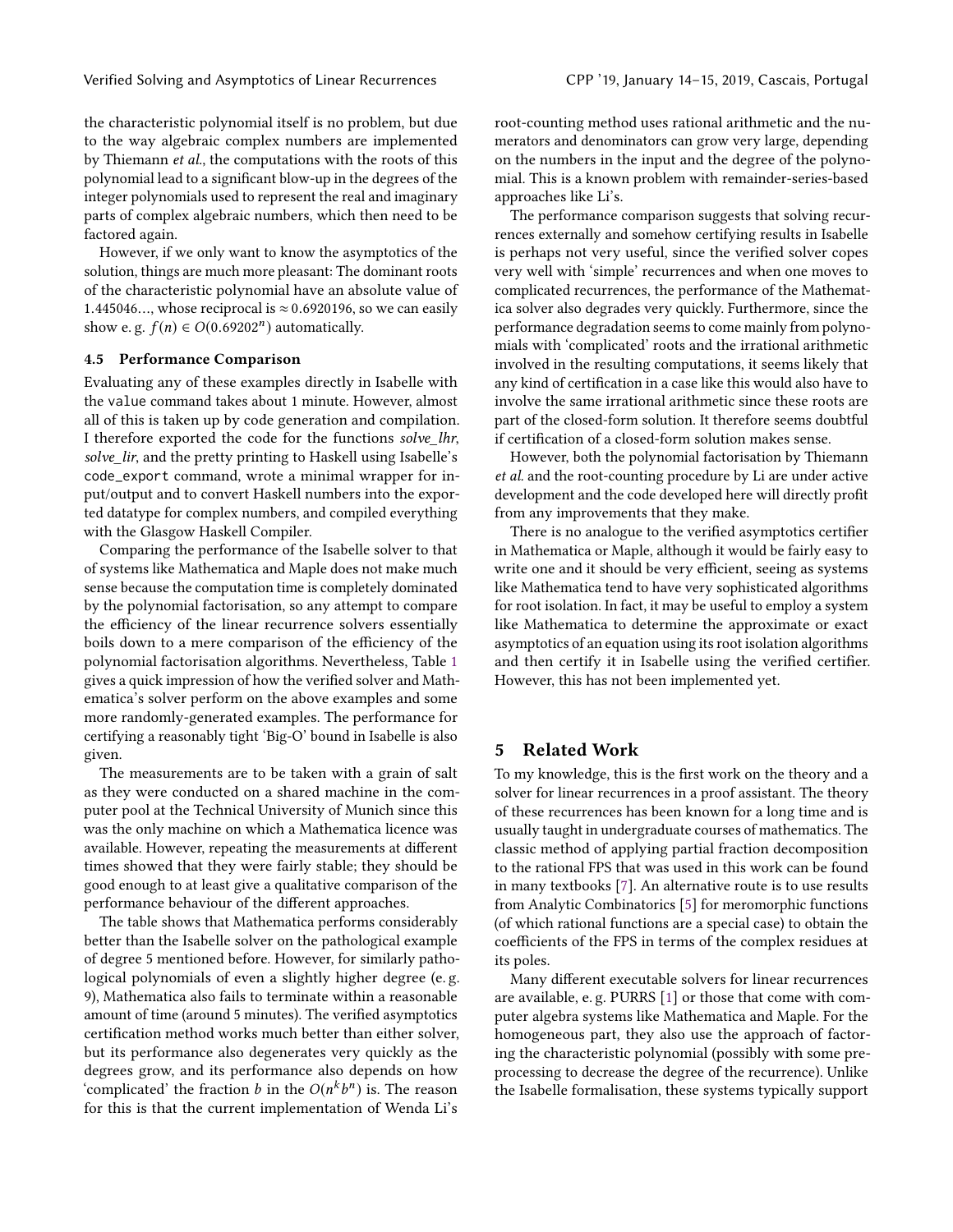<span id="page-9-9"></span>Table 1. Benchmark results of the solver (the verified one and Mathematica's) and the verified certifier. The first 4 examples are the ones from above; the remaining ones have randomly-generated coefficients ranging from −10 to 10. A time of 0 indicates that the time was below 1 ms; a time of  $\infty$  indicates a timeout after more than 5 minutes. The given asymptotics show an approximation of the actual (irrational) basis.

| Example                        | Degree      | Asymptotics        | Time (ms)     |                                 |          |
|--------------------------------|-------------|--------------------|---------------|---------------------------------|----------|
|                                |             |                    | Solver (ver.) | Solver (Math.) Certifier (ver.) |          |
| Fibonacci                      | 2           | $O(1.619^n)$       | 12            | 20                              | 0        |
| 0, 1, 2, 3                     | 4           | O(1)               | 0             | 12                              | $\Omega$ |
| $f(n) + 2f(n-1) = n \cdot 2^n$ | 3           | $O(n \cdot 2^n)$   | $\mathbf{0}$  | 12                              | $\Omega$ |
| Running example                | $5^{\circ}$ | $O(n^2 \cdot 2^n)$ | 7             | 368                             | $\theta$ |
| Pathological                   | 5           | $O(0.69202^n)$     | $\infty$      | 4600                            | $\theta$ |
| Random                         | 3           | $O(2.331^n)$       | 1200          | 970                             | $\theta$ |
| Random                         | 9           | $O(1.1552^n)$      | $\infty$      | $\infty$                        | 260      |
| Random                         | 11          | $O(8.876^n)$       | $\infty$      | $\infty$                        | 5100     |
| Random                         | 14          | $O(1.1985^n)$      | $\infty$      | $\infty$                        | 238000   |
|                                |             |                    |               |                                 |          |

more complicated inhomogeneous parts. This typically requires finding a closed form for some symbolic sum or 'guessing' a solution. Furthermore, they also allow solving systems of recurrences. Both of this is beyond the scope of this work.

## 6 Conclusion

I formalised the basic theory of and an executable solver for linear recurrences with constant coefficients, both homogeneous ones and inhomogeneous ones where the inhomogeneous term is of polynomial-exponential form. An executable solver for these recurrences and a more efficient certifier for the 'Big-O' asymptotics of their solutions is also provided. This development makes use of many different components:

- Executable polynomial factorisation and algebraic numbers (Thiemann et al. [\[13,](#page-10-3) [14\]](#page-10-4))
- Square-free polynomial factorisation (Thiemann et al. [\[15,](#page-10-5) [16\]](#page-10-6))
- Formal power series (Chaieb [\[3\]](#page-9-4))
- Stirling Numbers (Isabelle library)
- Counting complex roots (Li [\[9,](#page-9-7) [10\]](#page-9-8))
- Eulerian polynomials (Eberl)
- Partial Fraction Decomposition (Eberl)
- Executable rational FPSs (Eberl)

The last three of these were motivated by this very application of solving linear recurrences and the modularity allows us to e. g. easily improve the Partial Fraction Decomposition algorithm in the future, or to directly benefit from any performance improvements made by Thiemann et al. without any changes to the recurrence solver.

## Acknowledgments

This work was supported by Deutsche Forschungsgemeinschaft under Grants DFG RTG 1480 (PUMA) and DFG Koselleck NI 491/16-1.

Lastly, I would like to thank René Thiemann and Akihisa Yamada for their help with their Algebraic Numbers library and Wenda Li for implementing the circular case in his rootcounting algorithm upon my suggestion. I also thank the anonymous reviewers for their advice.

## References

- <span id="page-9-11"></span>[1] R. Bagnara, A. Zaccagnini, and T. Zolo. 2003. The Automatic Solution of Recurrence Relations. I. Linear Recurrences of Finite Order with Constant Coefficients. Quaderno 334. Dipartimento di Matematica, Università di Parma, Italy. Available at <http://www.cs.unipr.it/Publications/>.
- <span id="page-9-6"></span>[2] Lukas Bulwahn. 2012. The New Quickcheck for Isabelle. Springer Berlin Heidelberg, Berlin, Heidelberg, 92–108. [https://doi.org/10.1007/](https://doi.org/10.1007/978-3-642-35308-6_10) [978-3-642-35308-6\\_10](https://doi.org/10.1007/978-3-642-35308-6_10)
- <span id="page-9-4"></span>[3] Amine Chaieb. 2011. Formal Power Series. Journal of Automated Reasoning 47, 3 (01 Oct 2011), 291–318. [https://doi.org/10.1007/](https://doi.org/10.1007/s10817-010-9195-9) [s10817-010-9195-9](https://doi.org/10.1007/s10817-010-9195-9)
- <span id="page-9-2"></span>[4] Manuel Eberl. 2017. Linear Recurrences. Archive of Formal Proofs (Oct. 2017). [http://isa-afp.org/entries/Linear\\_Recurrences.html](http://isa-afp.org/entries/Linear_Recurrences.html), Formal proof development.
- <span id="page-9-3"></span>[5] Philippe Flajolet and Robert Sedgewick. 2009. Analytic Combinatorics (1 ed.). Cambridge University Press, New York, NY, USA.
- <span id="page-9-0"></span>[6] Philippe Flajolet, Paul Zimmermann, and Bruno Salvy. 1989. Lambda-Upsilon-Omega: The 1989 cookbook. Research Report RR-1073. INRIA. <https://hal.inria.fr/inria-00075486>
- <span id="page-9-10"></span>[7] Ronald L. Graham, Donald E. Knuth, and Oren Patashnik. 1994. Concrete Mathematics: A Foundation for Computer Science (2nd ed.). Addison-Wesley Longman Publishing Co., Inc., Boston, MA, USA.
- <span id="page-9-5"></span>[8] Ondřej Kunčar. 2016. Types, Abstraction and Parametric Polymorphism in Higher-Order Logic. Ph.D. Dissertation. [https://www21.in.tum.de/](https://www21.in.tum.de/~kuncar/documents/kuncar-phdthesis.pdf) [~kuncar/documents/kuncar-phdthesis.pdf](https://www21.in.tum.de/~kuncar/documents/kuncar-phdthesis.pdf)
- <span id="page-9-7"></span>[9] Wenda Li. 2017. Count the Number of Complex Roots. Archive of Formal Proofs (Oct. 2017). [http://isa-afp.org/entries/Count\\_Complex\\_](http://isa-afp.org/entries/Count_Complex_Roots.html) [Roots.html](http://isa-afp.org/entries/Count_Complex_Roots.html), Formal proof development.
- <span id="page-9-8"></span>[10] Wenda Li and Lawrence C. Paulson. 2018. Evaluating Winding Numbers and Counting Complex Roots through Cauchy Indices in Isabelle/HOL. CoRR abs/1804.03922 (2018). [http://arxiv.org/abs/1804.](http://arxiv.org/abs/1804.03922) [03922](http://arxiv.org/abs/1804.03922)
- <span id="page-9-1"></span>[11] Van Chan Ngo, Quentin Carbonneaux, and Jan Hoffmann. 2018. Bounded Expectations: Resource Analysis for Probabilistic Programs.